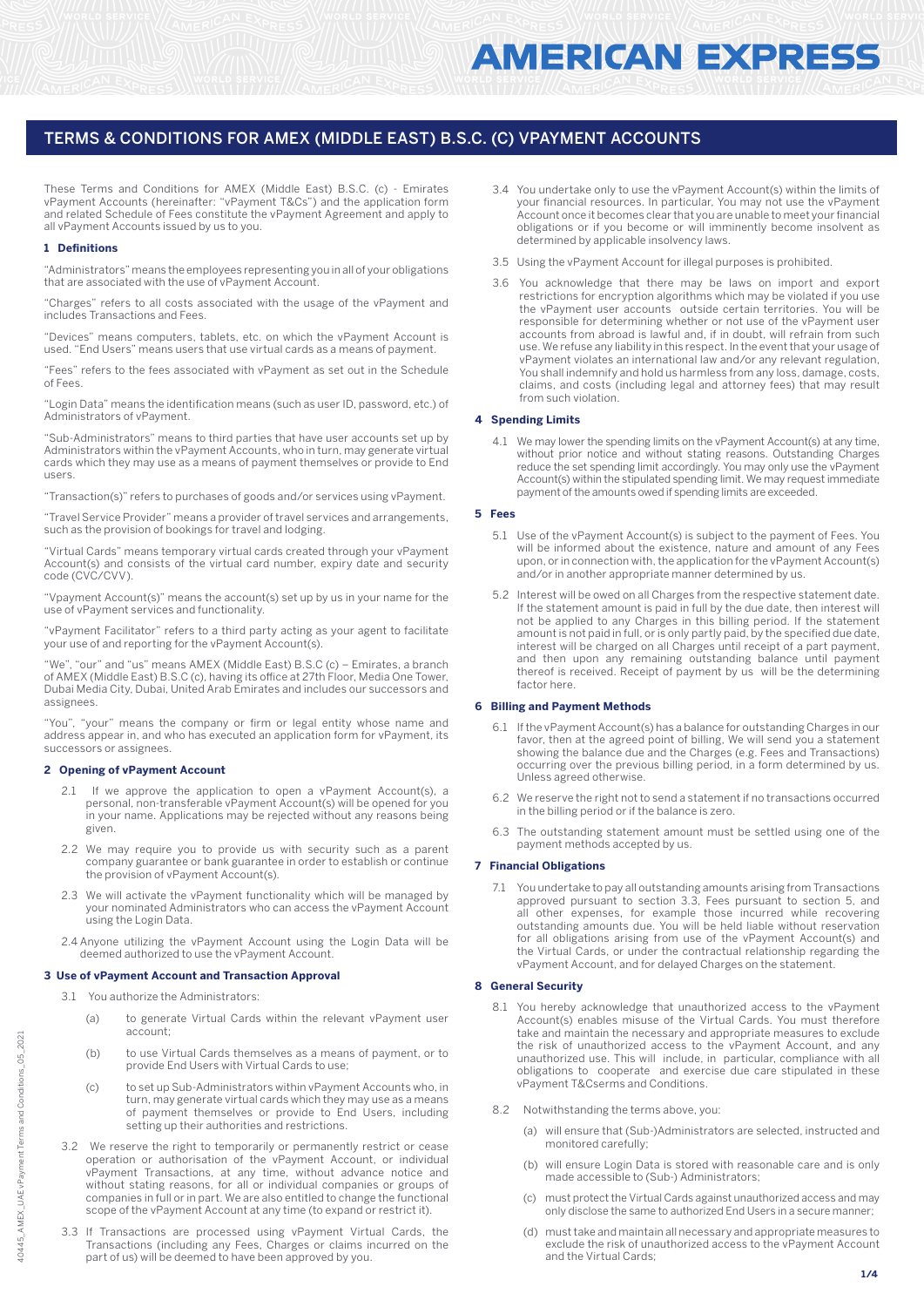- (e) must know, at all times, who has access to the Login Data and Virtual Cards, must document who uses the Virtual Cards for which Transactions, and must provide this documentation to us immediately upon our request;
- (f) will ensure that the (Sub-)Administrators and End Users are entitled to use the vPayment Account(s) or Virtual Cards, that such individuals have been contractually obliged to comply with the vPayment T&Cs, and that such individuals comply with the vPayment T&Cs. We will not be answerable for your internal instructions;
- (g) will be responsible for the security of information on devices used in connection with the vPayment Account, and will only work with software from a trusted source;
- (h) will not leave the devices unattended and will protect them against third-party access through access protection by means of a strong password, which must be kept secret, or equivalent technology;
- (i) will minimize the risk of unauthorized access to devices through the use of suitable protective measures. In particular, you will keep the original operating system and browser up to date at all times and will take the relevant security precautions customary for electronic networks in accordance with the latest technological standards, in particular by using antivirus programs kept up to date and installing a firewall;
- (j) will notify us immediately if Transactions have been executed, or if a statement amount has not been paid in full, and yet no monthly statement has been received for more than six (6) weeks;
- (k) will compare the statements upon receipt and will notify us of any discrepancies (in particular Charges arising from unauthorized use of the vPayment Account) [by phone immediately upon discovery, and in writing within thirty (30) days from the statement date (postmark date) at the latest]. Otherwise, the statements will be assumed to be correct. If you are asked to submit a claim/disputed Transaction form, this must be completed [within ten (10) days following the request and must be returned signed to us (date of postmark)]. A direct debit that is declined or revoked, or which fails for any other reason, will not release you from the obligation to check the monthly statement and raise any objections;
- (l) will notify us immediately, in writing or in any other manner accepted by us, of any changes to the details provided in the application, for example changes of name and address and any change of beneficial owner. Communications and statements sent by us to the last known delivery address are deemed duly delivered;
- (m) will issue binding instructions to the (Sub-)Administrators and End Users to cease using the vPayment Account(s) and Virtual Cards following their departure or after the internal authorization is revoked;
- (n) will inform us immediately about the departure of Administrators or any revocation of their authorization, and will delete related vPayment user accounts and block the Virtual Cards within the vPayment Account(s);
- (o) will monitor use of the vPayment Account(s) and use of the Virtual Cards within the vPayment user accounts;
- (p) will notify us immediately by phone in the case of actual or suspected loss, theft or misuse of the Login Data and/or Virtual Cards and will delete the Virtual Cards in question within the vPayment Account. If a loss is incurred, you must, to the best of your ability, cooperate in resolving the matter and in minimizing the loss; and
- (q) where the vPayment Account(s) is blocked/canceled, notify the acceptance points at which the vPayment Account(s) has been specified as a means of payment for recurring services about the vPayment Account(s) being blocked/canceled.

#### **9 vPayment Facilitator**

- 9.1 If you elect to use a vPayment Facilitator in coordination with your third party services provider with whom you or the Travel Services Provider, have entered into one or more agreements for the provision of services, you agree to provide us any authorization-related documentation for such vPayment Facilitator and a vPayment Authorization Form executed by an authorized signatory of the company.
- 9.2 Upon receipt of authorization and approval by us of such vPayment Facilitator, We agree to work with Your vPayment Facilitator in coordination with your Travel Services Provider, as applicable, to

implement your vPayment Account(s) to enable the vPayment Facilitator's user account on the your behalf solely in accordance with the terms of this vPayment T & Cs.

- 9.3 You acknowledge and agree that the vPayment Facilitator and Travel Services Provider, as applicable, are your 's agent(s) acting on your behalf at your request and that you are liable for all Transactions initiated or Charges made by the vPayment Facilitator and Travel Services Provider, as applicable, using Your vPayment Account(s).
- 9.4 You acknowledge and agree that we are not responsible for any negligence, fraud or willful misconduct of either the Travel Services Provider, as applicable, or the vPayment Facilitator and/or its employees, subcontractors or agents in connection upon accessing or using the Your vPayment Account. This authorization may be revoked by you at any time upon receipt from us of written notice from you. You shall be liable for any actiontaken by the vPayment Facilitator or Travel Services Provider, as applicable, including any Transactions, prior to the effective date of such revocation.

#### **10 Responsibility and Liability**

- 10.1 Absolute security cannot be guaranteed on the part of either us or You. You hereby acknowledge that we will not be liable in particular for the following risks:
	- (a) Third parties gaining unnoticed access to devices on which the vPayment Account(s) is used;
- (b) Third parties gaining unauthorized access to the vPayment Account, or spying on information, including the Login Data, due to inadequate precautions or knowledge on your part or the (Sub-) Administrators;
	- Network operators creating usage profile for you or the (Sub-) Administrators; and  $(c)$
	- (d) Data security measures being disabled or bypassed by bypassing the device operating system's restrictions.
	- 10.2 We offer no warranty as to the availability of the vPayment Account at any time. We will not accept any liability for network operators (e.g. Internet providers, mobile phone service providers), for the manufacturers of the devices used by you, the administrators and the end users, or in connection with the software operated on the devices or for other third parties. Furthermore, we offer no warranty as to the accuracy, correctness, reliability, completeness, confidentiality and transmission time of all data transmitted electronically.
	- 10.3 The conduct of the (Sub-) Administrators and End Users will be attributed to you.
	- 10.4 Subject to the reservation of legal or contractual liability for damage caused deliberately or through gross negligence, we hereby exclude any and all liability for losses, damages, claims and costs (including legal and attorney fees) ("Damages") arising out of the use of the vPayment Account(s), and for damages arising as a result of the permanent or temporary unavailability of the vPayment Account(s). In particular, We hereby refuse any liability for:
		- (a) Damages caused by misuse of vPayment Account(s) or the Virtual Card(s);
		- (b) Indirect Damages and consequential Damages of any kind;
		- (c) Damages arising from violation of the obligations to cooperate and exercise due care, and other obligations under these vPayment T&Cs;
		- (d) Damages that arise because you are unable to use the vPayment Account for payment e.g. where a merchant does not accept the booking or payment through the vPayment Account(s) or using a Virtual Card(s), where a Transaction cannot be executed due to the vPayment Account(s) or Virtual Card(s) being blocked or cancelled, or for technical reasons;
		- (e) of the vPayment Account; Damagesin connection with any secondary or additional benefits
		- (f) Damages in connection with offers or benefits provided by third parties (e.g. events or partner offers);
		- (g) Damages caused by the forwarding of Login Data or Virtual Cards to you or your auxiliaries, or at your request, and by sending such data to an address specified by you at which you are unable to take receipt of the Login Data or Virtual Cards in person;
		- (h) Damages caused when using certain electronic means of communication, in particular due to lack of authorization, lack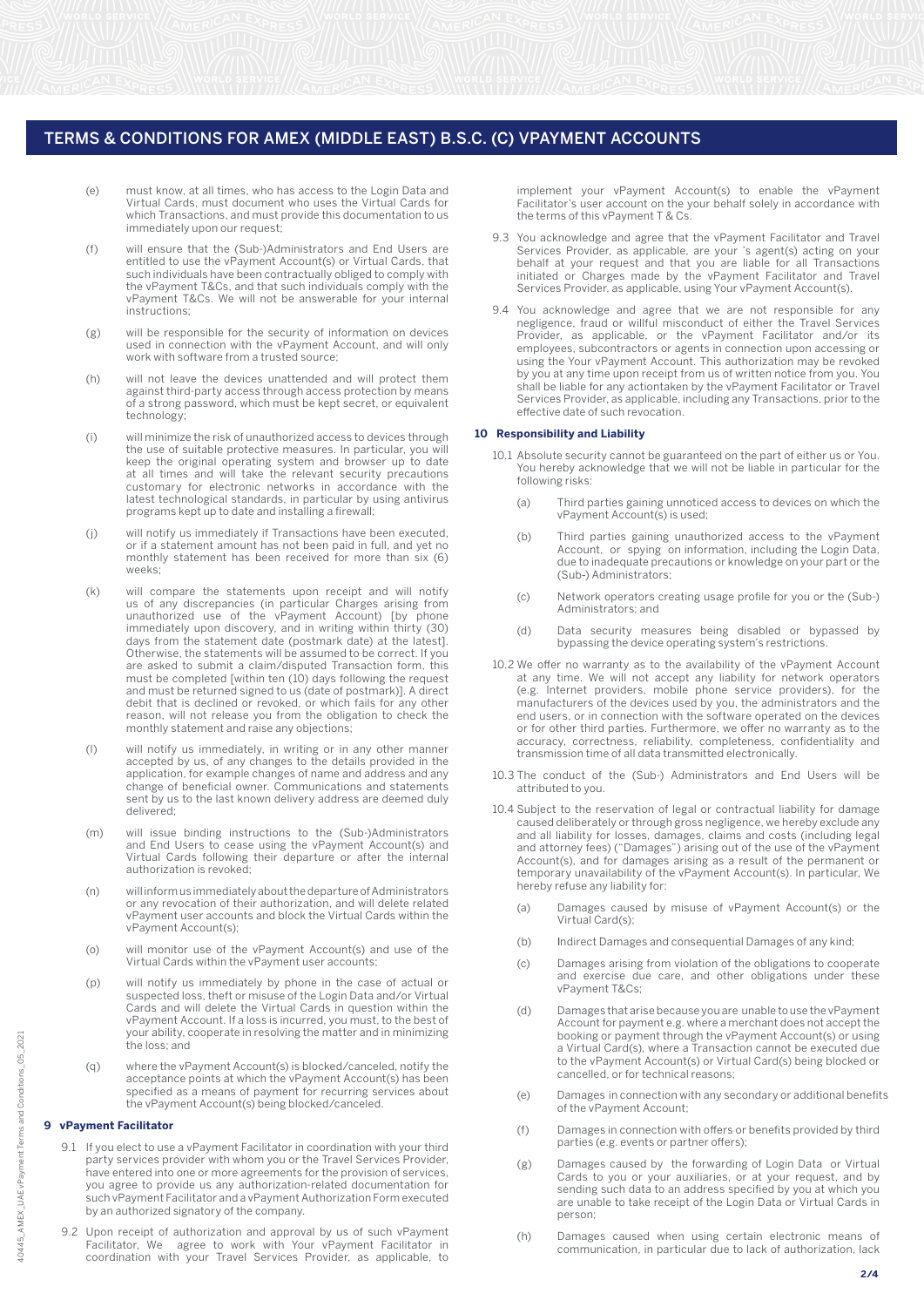of system knowledge or security precautions or due to incorrect or delayed transmissions, technical faults, interruptions, malfunctions, unlawful intrusions or other flaws where these are not attributable to us;

- (i) Damages that are covered by insurance.
- 10.5 We decline all responsibility for the Transactions executed using the vPayment Account(s). In particular, any discrepancies, disputes concerning services, or differences of opinion and associated claims (e.g. related to defective or late services, or services not provided) must be settled by you directly with the merchant. Merchant – means locations, shops, outlets, websites, online networks and all other points methods that could be adopted in the future (sometimes also referred must still be paid on time. In the case of cancellations, You must request written confirmation of the cancellation. to as an "Establishment", "SE" or "Service Establishment"). Statements of sale using any methods of selling goods and services, including

#### **11 Term, Termination, and Blocking of the vPayment Account(s)**

- 11.1 The vPayment Agreement will be valid from the date we enable your vPayment Account(s) until all vPayment Account(s) are terminated or cancelled in accordance with these vPayment T&Cs.
- 11.2 You may terminate the vPayment Account(s) at any time on thirty (30) days' written notice to us.
- 11.3 We may terminate this vPayment Agreement, on thirty (30) days' written notice to you.
- 11.4 We may terminate this vPayment Agreement or cancel any vPayment Account(s) immediately upon notice to you:
- (a) in the event of your failure to comply with any of your obligations under this vPayment Agreement, including, but not limited to, failure to ensure payment is made to us when it is due, any form of payment is returned or not honoured in full;
	- (b) in the event that we deem levels of fraud or credit risk to be unacceptable to us;
	- above. (c) if you do not provide us with security as described in section 2.2
	- (d) If we consider you in material breach of the vPayment Agreement. We may consider You to be in material breach if:
		- any statement made by you to us in connection with a vPayment Account(s) was false or misleading; (i)
		- (ii) You breach any other agreement you have with us or with any of our affiliates;
		- (iii) if insolvency or other creditor proceedings are threatened or initiated against you or;
		- (iv) we have any reason to believe that you may not be creditworthy.
	- 11.5 If this Agreement is terminated for any reason, you must pay all outstanding Charges and any other amounts you owe us under this vPayment Agreement, including unbilled Transactions immediately. There will be no entitlement to the full or partial reimbursement of Fees. Charges must be paid by you in accordance with the vPayment T&Cs even after termination of the vPayment Account. In particular, you will be liable for all charges resulting from recurring services.

11.6 We may inform merchants where a vPayment Account is no longer valid.

#### **12 Credit Balances**

- 12.1 We will be entitled to transfer your existing credit balances to you at any time, without prior notice and without stating reasons, in full or in part to the bank or post office account specified by you. If you have not provided us with valid account information, then we may send the credit balance to you in the form of a check, or by some other appropriate means, to your last-known address with the effect of discharging its corresponding obligation. We are entitled to charge all expenses associated with issuing and cashing the check, or with reimbursement of any other kind, to you.
- 12.2 Your credit balances in the vPayment Account will not accrue interest.

# **13 Acquisition, Processing, and Disclosure of Data**

13.1 For the purposes of verifying the vPayment application and handling the contractual relationship, we are entitled to obtain information (e.g. regarding address, creditworthiness) from public offices, the applicant's bank or post office, credit agencies and/or from agencies designated by law for this purpose. You hereby authorize the aforementioned public offices, persons and authorities to release the information in question to us.

- 13.2 We may report cases of blocking of the vPayment Account(s), serious payment arrears, or misuse of the vPayment Account(s) by you to the relevant offices in the instances provided for by law.
- 13.3 We process the information about you for marketing and market research purposes, in particular to develop products and services associated with the contractual relationship, use of the vPayment Account(s) or with secondary/ additional services, and to offer these, but also insurance and other financial services (including from third parties) to you.
- 13.4 We process the information about you in order to manage the contractual relationship and the secondary and additional benefits associated with the vPayment Account(s), and for risk management and security purposes (e.g. to combat fraud).
- 13.5 We may, in particular, process information about you, the Administrators and End Users, the vPayment Account(s), and details of any charges processed through the vPayment Account(s), and any secondary or additional services, and may generate and analyze client and transaction profiles.
- 13.6 We are entitled to engage the services of third parties, to manage some or all of the services associated with the contractual relationship (e.g. application verification, contract processing and communication with you), to create client profiles, to perform tests and to send offers and information.
- 13.7 You authorize us to forward data abroad worldwide for data processing pursuant to this section 13. You acknowledge and hereby consents to the fact that under certain circumstances, the data transmitted abroad may not be protected, or may not be protected in the same way as under law of the United Arab Emirates. We are also authorized to exchange data via electronic systems that are operated by third parties. During the electronic exchange of data, information is transmitted across national boundaries via a public network that is accessible to anyone. This also applies to a data transfer if both the sender and the receiver are located locally or regionally. Even if the data is transferred encrypted, the sender and receiver may remain unencrypted, meaning that third parties may draw conclusions regarding an existing business relationship with us.
- 13.8 You will inform your Administrators, Sub Administrators, End Users, employees and any third parties for whom Transactions are executed via the vPayment Account(s), about the data processing as detailed in this section 13, and will ensure that such parties have given their prior consent to such data processing.
- 13.9 You acknowledge that actions taken pursuant to this section 13 may result in third parties gaining knowledge of your business relationship with us, and hereby expressly releases us from any confidentiality obligation in this respect. You also release us from any confidentiality obligation insofar as this is necessary to protect legitimate interests, in particular in the case of legal action taken by you against us, to secure our claims and the liquidation of collateral furnished by you or third parties, and in the case of accusations by you against us either in public or before government authorities.
- 13.10 You acknowledge that we are not a bank and that the business relationship and related information is therefore not subject to the provisions relating to banking secrecy.
- 13.11 Both parties may utilize electronic means of communication (e.g. email, SMS/MMS, Internet) where this is provided for by us. We reserve the right to make the use of electronic communication methods dependent on a separate authorization, in particular for changes to contract-relevant data (e.g. changes of address, cancellations or blocks) and online services.
- 13.12 You hereby expressly agree that we may use electronic means of communication, including Internet, email and SMS, to communicate with it during the course of using the vPayment Account. You acknowledge that data sent via an open network such as the Internet or an email service, is essentially accessible to everyone. We cannot guarantee the confidentiality of messages or documents sent via the open network. Third parties may access this information and may consequently collect and use the data without your consent. Under certain circumstances, third parties may therefore draw conclusions regarding existing or future contractual relationships with us or other business relationships (such as banking relationships). Even if the sender and recipient are located in the same country, the transmission of data via such networks frequently also takes place via third countries, in other words via countries that do not offer the same level of data protection as Your country of domicile. Your data may be lost during transmission or could be intercepted by unauthorized third parties.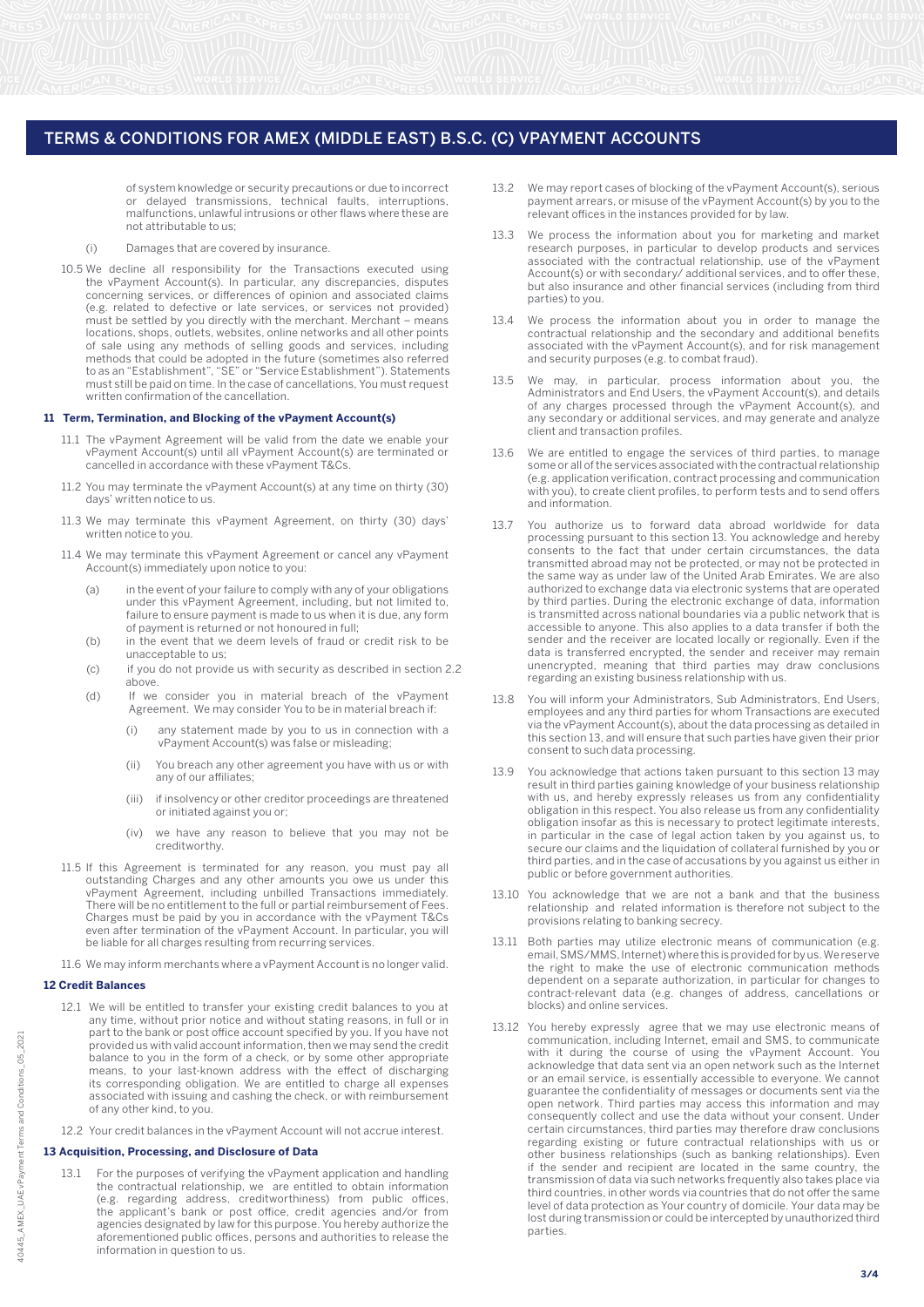- 13.13 For data transmitted pursuant to sections 13.1 and 13.2, We assume no responsibility for the accuracy, currency, completeness, reliability and transmission time.
- 13.14 By accessing one of our or of American Express companies' websites, You acknowledge that the terms of use and privacy policies applicable for the website in question are binding.

#### **14 Governing Law and Jurisdiction**

- 14.1 The vPayment Agreement and any contractual or non-contractual obligations arising out of or in relation to this vPayment T&Cs shall be governed by and construed in accordance with English laws.
- 14.2 Dubai International Financial Centre will have exclusive jurisdiction over all disputes or claims arising out of or in relation to this vPayment T&Cs and each party waives any objection that such courts do have jurisdiction over it. Nothing in this clause shall limit our right to take proceedings against You in any other court of competent jurisdiction, including the courts of Dubai, nor shall the taking of proceedings in any one or more jurisdictions preclude the taking of proceedings in any other jurisdictions, whether concurrently or not, to the extent permitted by the law of such other jurisdiction.

#### **15 No Waiver**

15.1 Any delay or failure to exercise any of our rights under this vPayment T&Cs does not constitute a waiver of our rights and will not prevent us from fully exercising them later.

#### **16 Severability**

16.1 If any term or condition of this vPayment T&Cs conflicts with any applicable law or regulation, that provision will be deemed to be amended or deleted so as to be consistent with applicable law or regulation in a manner closest to the intent of the original provision of this vPayment T&Cs, without affecting the validity and enforceability of the remaining vPayment T&Cs.

#### **17 Changes to this Terms and Conditions**

17.1 We reserve the right to amend the vPayment T&Cs (including the Schedule of Fees) and the possible uses of the vPayment Account (incling related services) at any time. Changes will be brought to your attention in an appropriate manner determined by us (e.g. online), and will be deemed accepted – if not already accepted online – if the vPayment Account has not been canceled by a specific date before the amendment enters into force. Any use of the vPayment Account after the amendment enters into force will also be deemed acceptance of the amended vPayment T&Cs.

#### **18 Assignment**

18.1 We are authorized to transfer, and/or offer to transfer, the vPayment Agreement, or individual rights and/or obligations arising hereunder, to our affiliates or third parties and may give such third parties access to the data associated with the vPayment Agreement to the extent necessary (including due diligence).

## **19 Miscellaneous**

19.1 If the vPayment T&Cs are translated into another language, this English language version shall be the official version, unless specifically prohibited by law, and the interpretation of the provisions of this Agreement in the English language shall govern for all purposes in the event of any inconsistencies arising from translation.

**MERICAN**  $EXERF$ 

The Card is issued by Amex (Middle East) B.S.C. (c) – Emirates, a branch of Amex (Middle East) B.S.C. (c), Bahrain pursuant to a license from American Express. American Express is a registered trademark of American Express.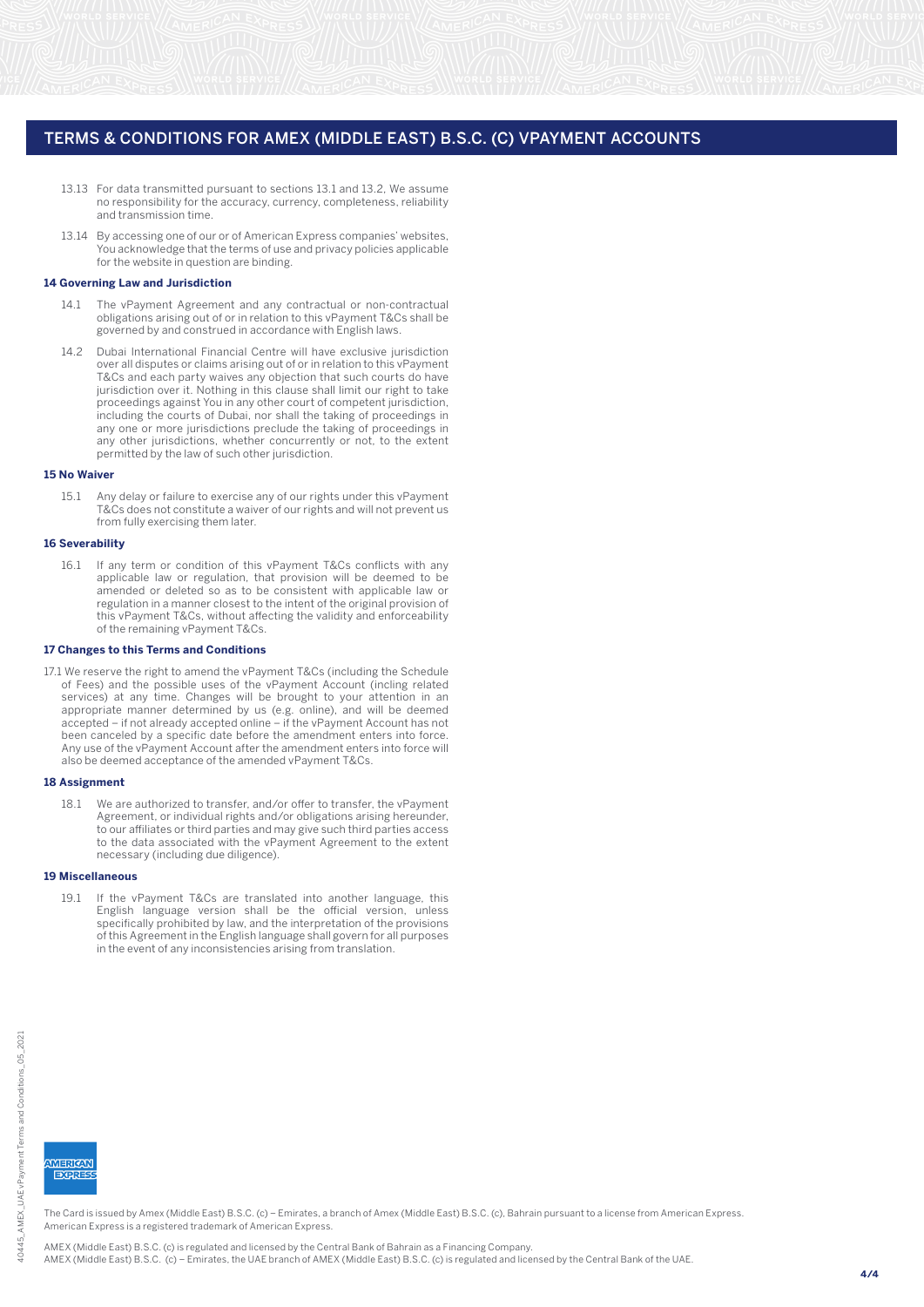# **AMERICAN EXPRESS**

# **الشروط واألحكام الخاصة بحسابات vPayment من شركة أميكس )الشرق األوسط( ش.م.ب )مقفلة(**

تمثل الشروط واألحكام الماثلة الخاصة بحسابات vPayment من شركة أميكس )الشرق الأوسط) ش.م.ب (مقفلة) – الإمارات (المشار إليها فيما يلي باسم شروط وأحكام vPayment) ونموذج الطلب وجدول الرسوم و التكاليف ذي الصلة اتفاقية vPayment وتسري على جميع حسابات vPayment التي نصدرها إليك.

# **.١ التعريفات**

"المديرون/المديرين" - الموظفين الذين يمثلونك في جميع التزاماتك المرتبطة باستخدام حساب vPayment.

"التكاليف" تشير إلى جميع التكاليف المرتبطة باستعمال vPayment وتتضمن المعامالت والرسوم.

"األجهزة" تعني أجهزة الحاسوب واألجهزة اللوحية وما شابه ذلك التي يُستخدم حساب vPayment عليها.

"المستخدمون النهائيون" يُقصد بهم المستخدمين الذين يستعملون البطاقات االفتراضية كوسيلة للدفع.

"الرسوم" تشير إلى الرسوم المرتبطة باستعمال vPayment على النحو المبين في جدول الرسوم و التكاليف.

"بيانات تسجيل الدخول" تعني وسيلة التعريف )مثل معرف المستخدم وكلمة المرور وما إلى ذلك) لمديري vPayment.

"المديرون الفرعيون" يقصد بهم أطراف خارجية لديهم حسابات مستخدمين تم إنشاؤها بمعرفة المديرين في حسابات vPayment، والذين يجوز لهم بدورهم إنشاء بطاقات افتراضية قد يستعملونها كوسيلة للدفع بأنفسهم أو يقدمونها إلى المستخدمين النهائيين.

"المعاملة )المعامالت(" تشير إلى شراء السلع و/أو الخدمات باستخدام vPayment.

"مزود خدمات السفر" يعني مقدم خدمات وترتيبات السفر، مثل توفير حجوزات السفر واإلقامة.

"البطاقات االفتراضية" تعني البطاقات االفتراضية المؤقتة التي تم إنشاؤها من خالل حساب (حسابات) vPayment الخاص بك وتتكون من رقم البطاقة الافتراضية وتاريخ انتهاء الصالحية ورمز الحماية (CVC / CVV).

'حساب (حسابات) vPayment" يعني الحساب (الحسابات) الذي أنشأناه باسمك لاستخدام خدمات وميزات vPayment.

"ميسر vPayment "يعني طرف ثالث يعمل بصفته وكيلك لتسهيل استعمالك لحساب )حسابات( vPayment وألغراض اإلبالغ والتقارير.

"نحن" و "ضمائر المتكلم المتصلة أو المنفصلة" تعني أميكس (الشرق الأوسط) ش.م.ب (مقفلة) - الإمارات، فرع من أميكس (الشرق الأوسط) ش.م.ب (مقفلة)، ويقع مقرها في الطابق ٢٧، برج ميديا وان، مدينة دبي لإلعالم، دبي، اإلمارات العربية المتحدة وتضم خلفائنا والمحال إليهم منا.

"أنت"، و "ضمائر المخاطب المتصلة أو المنفصلة" تعني الشركة أو المنشأة أو الكيان القانوني الذي يظهر اسمه وعنوانه على نموذج طلب حساب vPayment والذي وقع عليه أو خلفائه أو المحال إليهم منه.

## **.٢ فتح حساب vPayment**

- 1-2 إذا وافقنا على طلب فتح حساب )حسابات( vPayment، فسيتم فتح حساب )حسابات( vPayment شخصي غير قابل للتحويل باسمك. يجوز رفض الطلبات دون إبداء أي أسباب.
- 2-2 يجوز أن نطلب منك تزويدنا بضمان مثل ضمان الشركة القابضة أو ضمان بنكي من أجل إنشاء أو االستمرار في إتاحة حساب )حسابات( vPayment.
- 3-2 سنقوم بتفعيل خاصية vPayment التي سيديرها المديرون المعينون من طرفك والذين يستطيعون الوصول إلى حساب vPayment باستخدام بيانات تسجيل الدخول.
- 4-2 يعتبر أي شخص يستعمل حساب vPayment باستخدام بيانات تسجيل الدخول مفوضاً باستعمال حساب vPayment.

# **.٣ استعمال حساب vPayment والموافقة على المعامالت**

1-3 تفوض المديرين بما يلي:

- )أ( إنشاء بطاقات افتراضية داخل حساب مستخدم vPayment ذي الصلة؛
- )ب( استعمال البطاقات االفتراضية بأنفسهم كوسيلة للدفع، أو تزويد المستخدمين النهائيين ببطاقات افتراضية الستعمالها؛
- )ج( إنشاء مديرين فرعيين في حسابات vPayment والذين قد ينشئون بدورهم

بطاقات افتراضية قد يستعملونها كوسيلة للدفع بأنفسهم أو يقدمونها إلى المستخدمين النهائيين، بما في ذلك تحديد ما لهم من صالحيات وما عليهم من قيود.

- 2-3 نحتفظ بالحق في تقييد أو إيقاف تشغيل أو تفويض حساب vPayment، أو معامالت vPayment الفردية، في أي وقت، دون سابق إنذار ودون إبداء األسباب، لجميع الشركات الفردية أو مجموعات الشركات كلياً أو جزئيا.ً يحق لنا أيضاً تغيير النطاق الوظيفي لحساب vPayment في أي وقت )بتوسيعه أو تقييده(.
- 3-3 إذا جرى معالجة المعامالت باستخدام بطاقات vPayment االفتراضية، تعتبر المعامالت (بما في ذلك أي رسوم أو تكاليف أو مطالبات نتحملها) قد حظيت بموافقتك.
- 4-3 تتعهد باستعمال حساب )حسابات( vPayment حصراً في حدود مواردك المالية. وخاصةً ، ال يجوز لك استعمال حساب vPayment بمجرد أن يثبت لديك أنك غير قادر .<br>على الوفاء بالتزاماتك المالية أو إذا أصبحت أو ستصبح على وشك الإفلاس وفقاً لما تحدده قوانين اإلعسار النافذة.
	- 5-3 يحظر استعمال حساب vPayment لألغراض غير المشروعة.
- 6-3 تقر بإمكانية وجود قوانين بشأن قيود االستيراد والتصدير الخاصة بخوارزميات التشفير والتي قد يقع مخالفتها إذا استعملت حسابات مستخدم vPayment خارج أقاليم معينة. تتحمل المسؤولية عن تقرير ما إذا كان استعمال حسابات مستخدم vPayment من الخارج قانونياً أم ال، وفي حالة الشك، ستمتنع عن ذلك االستعمال. نرفض أي مسؤولية في هذا الصدد. في حالة مخالفة استعمالك لحساب vPayment لقانون دولي و/أو أي نظام ذي صلة، تلتزم بتعويضنا وإبراء ذمتنا من أي خسارة أو ضرر أو تكاليف أو مطالبات أو تكاليف (بما في ذلك الرسوم والتكاليف) التي قد تترتب على تلك المخالفة.

# **.٤ حدود اإلنفاق**

1-4 يجوز لنا خفض حدود اإلنفاق على حساب )حسابات( vPayment في أي وقت، دون سابق إنذار ودون إبداء األسباب. تقلل النفقات غير المسددة من حدود اإلنفاق الموضوعة تبعاً لذلك. ال يجوز لك استعمال حساب )حسابات( vPayment إال ضمن حدود اإلنفاق الموضوعة. يجوز لنا أن نطلب الدفع الفوري للمبالغ المستحقة في حالة تجاوز حدود اإلنفاق.

# **.٥ الرسوم**

- 1-5 يخضع استعمال حساب )حسابات( vPayment لدفع الرسوم. سيتم إخطارك بأي رسوم وطبيعتها ومقدارها عند طلب حساب )حسابات( vPayment أو فيما يتصل به و/أو بأي طريقة مناسبة أخرى نحددها.
- 2-5 تستحق الفائدة على جميع النفقات من تاريخ كشف الحساب المعني. إذا تم دفع مبلغ كشف الحساب بالكامل بحلول تاريخ االستحقاق، لن تنطبق الفائدة على أي نفقات في فترة الفاتورة المعنية. إذا لم يتم دفع مبلغ كشف الحساب بالكامل، أو في حالة سداده جزئياً فقط بحلول تاريخ االستحقاق المحدد، ستفرض فائدة على جميع النفقات حتى استالم دفعة جزئية، ثم على أي رصيد متبقٍ حتى يتم استالم الدفعة. وستكون العبرة هنا باستالمنا للدفعة.

# **.٦ طرق الدفع والفواتير**

- 1-6 إذا كان على حساب )حسابات( vPayment رصيد بنفقات مستحقة لصالحنا، سنرسل إليك في موعد إرسال الفواتير المتفق عليه كشفاً يوضح الرصيد المستحق والنفقات (مثل الرسوم والمعاملات) التي حدثت خلال فترة الفاتورة السابقة، بالشكل الذي نحدده، ما لم يُتفق على خالف ذلك.
- 2-6 نحتفظ بالحق في عدم إرسال كشف إذا لم تحدث معامالت خالل فترة الفاتورة أو إذا كان الرصيد صفرا.ً
- 3-6 يجب تسوية المبلغ المستحق في كشف الحساب باستخدام إحدى طرق الدفع التي نقبل بها.

#### **.٧ االلتزامات المالية**

1-7 تتعهد بدفع جميع المبالغ المستحقة الناشئة عن المعامالت المعتمدة وفقاً للقسم ،3-3 والرسوم وفقاً للقسم ،5 وجميع المصاريف األخرى، مثل تلك المصروفات المتكبدة أثناء استرداد المبالغ المستحقة. سوف تتحمل المسؤولية دون تحفظ عن جميع االلتزامات الناشئة عن استعمال حساب )حسابات( vPayment والبطاقات االفتراضية، أو بموجب العالقة التعاقدية المتعلقة بحساب vPayment، وعن النفقات المتأخر سدادها في الكشف.

#### **.٨ الضمان العام**

1-8 تقر بموجبه بأن الوصول غير المصرح به إلى حساب )حسابات( vPayment يتيح إساءة استعمال البطاقات االفتراضية. لذلك، يتوجب عليك اتخاذ وإجراء ما يلزم من تدابير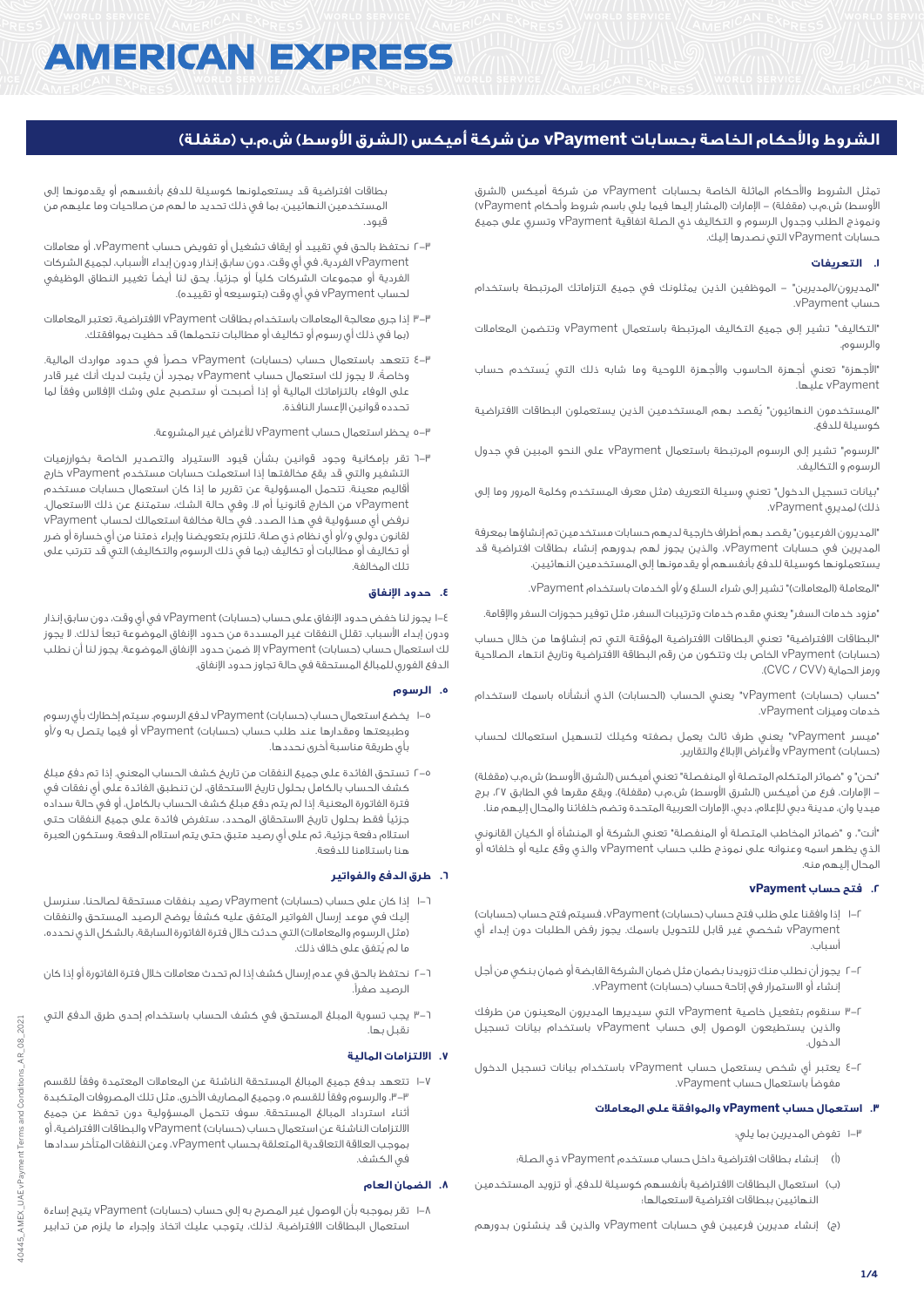# **الشروط واألحكام الخاصة بحسابات vPayment من شركة أميكس )الشرق األوسط( ش.م.ب )مقفلة(**

مالئمة الستبعاد خطر الوصول غير المصرح به إلى حساب vPayment وأي استعمال غير مصرح به. ويشمل ذلك، على وجه الخصوص، االمتثال لجميع التزامات التعاون وبذل العناية الواجبة الواردة في شروط وأحكام vPayment.

2-8 بغض النظر عن الشروط المذكورة أعاله:

- )أ( ستضمن انتقاء المديرين )والمديرين الفرعيين( وتوجيههم ومراقبتهم بعناية؛
- )ب( ستضمن تخزين بيانات تسجيل الدخول بعناية معقولة وأنه ال يمكن الوصول إليها إلا بمعرفة المديرين (والمديرين الفرعيين)؛
- )ج( تلتزم بحماية البطاقات االفتراضية من الوصول غير المصرح به وال يجوز الكشف عنها إال إلى المستخدمين النهائيين المصرح لهم بطريقة آمنة؛
- )د( تلتزم باتخاذ وإجراء جميع التدابير الضرورية والمناسبة الستبعاد خطر الوصول غير المصرح به إلى حساب vPayment والبطاقات االفتراضية؛
- )ه( يجب عليك أن تعلم، في جميع األوقات، من له حق الوصول إلى بيانات تسجيل الدخول والبطاقات االفتراضية، وعليك توثيق من يستخدم البطاقات االفتراضية وألي معامالت، وتلتزم بتزويدنا بتلك الوثائق فور طلبنا؛
- (و) ستضمن حق المديرين (والمديرين الفرعيين) والمستخدمين النهائيين في استعمال حساب )حسابات( vPayment أو البطاقات االفتراضية، وأنه تم إلزامهم تعاقدياً باالمتثال لشروط وأحكام vPayment، وأنهم يمتثلون لشروط وأحكام vPayment. لن نتحمل المسؤولية عن تعليماتك الداخلية؛
- )ز( تتحمل المسؤولية عن أمن المعلومات الموجودة على األجهزة المستخدمة فيما يتعلق بحساب vPayment، وعدم تشغليها إال باستخدام البرمجيات من مصدر موثوق؛
- )ح( لن تترك األجهزة دون مراقبة وسوف تحميها من وصول أي طرف ثالث من خالل حماية الوصول بكلمة مرور قوية، والتي يجب أن تظل سرية، أو بتقنية مماثلة؛
- )ط( ستقلل من مخاطر الوصول غير المصرح به إلى األجهزة من خالل استخدام تدابير حماية مناسبة. وعلى وجه الخصوص، ستحافظ على تحديث نظام التشغيل األصلي والمتصفح في جميع األوقات وستتخذ احتياطات األمان ذات الصلة المعتادة للشبكات اإللكترونية وفقاً ألحدث المعايير التكنولوجية، وخاصةً باستخدام برامج مكافحة الفيروسات المحدثة وتثبيت جدار الحماية.
- )ي( تعلمنا فور تنفيذ المعامالت، أو إذا لم يُدفع مبلغ كشف الحساب بالكامل، وعدم استلام كشف حساب شهري لأكثر من ستة (٦) أسابيع؛
- (ك) ستقارن البيانات عند الاستلام وستُعلمنا بأي تناقضات (وخاصةً النفقات الناشئة عن االستعمال غير المصرح به لحساب vPayment[ )هاتفياً فور اكتشافه، وخالل ثلاثين (٣٠) يوماً من تاريخ الكشف (تاريخ ختم البريد) على أبعد تقدير]. وإلا، سيتم افتراض صحة الكشف. إذا طُلب منك تقديم مطالبة / نموذج معاملة متنازع عليها، يتوجب تعبئته [خلال عشرة (١٠) أيام بعد الطلب وإعادته إلينا موقعاً (تاريخ ختم البريد)]. إنّ رفض الخصم المباشر أو إلغاؤه، أو تعذره لأي سبب آخر، لن يعفيك من االلتزام بالتحقق من كشف الحساب الشهري وتقديم أي اعتراضات.
- )ل( تعلمنا على الفور، خطياً أو بأي طريقة أخرى نقبل بها، بأي تغييرات تطرأ على البيانات الواردة في الطلب، ومن أمثلة ذلك: التغييرات على االسم والعنوان وأي تغيير للمالك المستفيد. تعتبر المراسالت والبيانات المرسلة منا إلى آخر عنوان تسليم معروف قد تم تسليمها حسب األصول؛
- (م) تصدر تعليمات ملزمة للمديرين (المديرين الفرعيين) والمستخدمين للتوقف عن استعمال حساب (حسابات) vPayment والبطاقات الافتراضية بعد مغادرتهم أو بعد إلغاء التفويض الداخلي؛
- )ن( تعلمنا على الفور بمغادرة المديرين أو أي إلغاء لتفويضهم، وتحذف حسابات مستخدم vPayment ذات الصلة وتحظر البطاقات االفتراضية داخل حساب )حسابات( vPayment؛
- )س( تراقب استعمال حساب )حسابات( vPayment واستعمال البطاقات االفتراضية داخل حسابات مستخدمي vPayment؛
- )ع( تعلمنا على الفور هاتفياً في حالة الخسارة الفعلية أو المشتبه بها، أو سرقة أو إساءة استخدام بيانات تسجيل الدخول و/أو البطاقات االفتراضية، وتحذف البطاقات االفتراضية المعنية داخل حساب vPayment. في حالة حدوث خسارة، يجب أن تتعاون قدر المستطاع في حل المشكلة وتقليل الخسارة إلى الحد األدنى؛
- )ف( في حالة حظر / إلغاء حساب )حسابات( vPayment، عليك تبليغ نقاط القبول المحدد فيها حساب )حسابات( vPayment كوسيلة للدفع للخدمات المتكررة بشأن حظر/إلغاء حساب )حسابات( vPayment.

## **.٩ ميسر vPayment**

- 1-9 إذا اخترت استخدام ميسر vPayment بالتنسيق مع مزود الخدمات الخارجي الذي أبرمت معه أنت أو مزود خدمات السفر اتفاقية أو أكثر لتقديم الخدمات، توافق على تزويدنا بأي وثائق متعلقة بتفويض ميسر vPayment المذكور ونموذج تفويض vPayment الموقع بواسطة المفوض بالتوقيع عن الشركة.
- 2-9 عند استالم التفويض والموافقة من جانبنا على ميسر vPayment المذكور، نوافق على العمل مع مُ يسر vPayment التابع لك بالتنسيق مع مزود خدمات السفر الخاص بك، حسب االقتضاء، لتنفيذ حساب )حسابات( vPayment الخاص بك لتفعيل حساب مستخدم ميسر vPayment نيابة عنك حصراً وفقاً لشروط وأحكام vPayment الماثلة.
- 3-9 تقر وتوافق على أن ميسر vPayment ومزود خدمات السفر، حسب االقتضاء، يعمالن وكيليك وكالئك اللذين ينوبان عنك حسب طلبك وتتحمل المسؤولية عن جميع المعامالت التي نفذاها أو النفقات التي تحملها ميسر vPayment ومزود خدمات السفر، حسب االقتضاء، باستخدام حساب )حسابات( vPayment الخاص بك.
- 4-9 تقر وتوافق على أننا لن نتحمل المسؤولية عن أي إهمال أو احتيال أو سوء سلوك متعمد من جانب مزود خدمات السفر، حسب االقتضاء، أو ميسر vPayment و/أو تابعيه من الموظفين أو المقاولين من الباطن أو الوكالء فيما يتعلق بالوصول إلى حساب vPayment الخاص بك أو استعماله. يجوز لك إلغاء ذلك التفويض في أي وقت عند استالمنا إشعاراً خطياً منك. تتحمل المسؤولية عن أي إجراء يتخذه ميسر vPayment أو مزود خدمات السفر، حسب االقتضاء، بما في ذلك أي معامالت، قبل التاريخ الفعلي لذلك اإللغاء.

## **.١٠ االلتزام والمسؤولية**

- 1-10 ال يمكن ضمان األمن المطلق من جانبنا أو من جانبك. تقر بموجبه أننا لن نتحمل المسؤولية بصورة خاصة عن المخاطر التالية:
- )أ( وصول الغير بصورة غير ملحوظة إلى األجهزة محل استعمال حساب )حسابات( vPayment؛
- )ب( الوصول غير المصرح به للغير إلى حساب vPayment، أو التجسس على المعلومات، بما في ذلك بيانات تسجيل الدخول، بسبب عدم اتخاذ االحتياطات الكافية أو نقص المعرفة من جانبك أو من جانب المديرين (والمديرين الفرعيين)؛
- (ج) قيام مشغلي الشبكات بإنشاء ملف تعريف استخدام لك أو للمديرين (المديرين الفرعيين(؛
- )د( تعطيل إجراءات أمن البيانات أو تجاوزها من خالل تجاوز قيود نظام تشغيل الجهاز.
- 2-10 ال نقدم أي ضمان بخصوص توفر حساب vPayment في أي وقت. لن نتحمل أي .<br>مسؤولية عن مشغلي الشبكات (مثل مزودي خدمة الإنترنت ومزودي خدمة الهاتف المحمول)، أو الشركات المصنعة للأجهزة التي تستخدمها، أو المديرين والمستخدمين النهائيين، أو فيما يتعلق بالبرامج التي يتم تشغيلها على األجهزة أو عن أي طرف ثالث آخر. عالوة على ذلك، ال نقدم أي ضمان على دقة وصحة وموثوقية واكتمال وسرية ووقت اإلرسال لجميع البيانات المنقولة إلكترونيا.ً
	- ا–٣ سينسب إليك سلوك المديرين (والمديرين الفرعيين) والمستخدمين النهائيين.
- 4-10 مع مراعاة تحفظ المسؤولية القانونية أو التعاقدية عن الضرر الناجم عن التعمد أو اإلهمال الجسيم، نستبعد بموجبه أي وكامل المسؤولية عن الخسائر واألضرار والمطالبات والتكاليف )بما في ذلك الرسوم والتكاليف( )"األضرار"( الناشئة عن استعمال حساب (حسابات) v $\stackrel{_\sim}{_\sim}$ vPayment، وعن الأضرار الناشئة عن عدم التوفر الدائم أو المؤقت لحساب (حسابات) vPayment. وتحديداً، نرفض بموجبه أي مسؤولية عن:
- )أ( األضرار الناجمة عن سوء استعمال حساب )حسابات( vPayment أو البطاقة (البطاقات) الافتراضية؛
	- )ب( األضرار غير المباشرة واألضرار التبعية أياً كان نوعها؛
- )ج( األضرار الناشئة عن انتهاك التزامات التعاون وبذل العناية الواجبة وااللتزامات األخرى بموجب شروط وأحكام vPayment الماثلة؛
- )د( األضرار الناشئة بسبب عدم قدرتك على استعمال حساب vPayment للدفع، على سبيل المثال عندما لا يقبل التاجر الحجز أو الدفع من خلال حساب (حسابات) vPayment أو باستعمال البطاقة )البطاقات( االفتراضية، أو عندما ال يمكن تنفيذ المعاملة بسبب حظر أو إلغاء حساب )حسابات( vPayment أو البطاقة )البطاقات( االفتراضية، أو ألسباب فنية؛
	- )ه( األضرار المتعلقة بأي ميزات ثانوية أو إضافية لحساب vPayment؛
- )و( األضرار المتعلقة بالعروض أو الميزات المقدمة من الغير )مثل الفعاليات أو عروض الشركاء(؛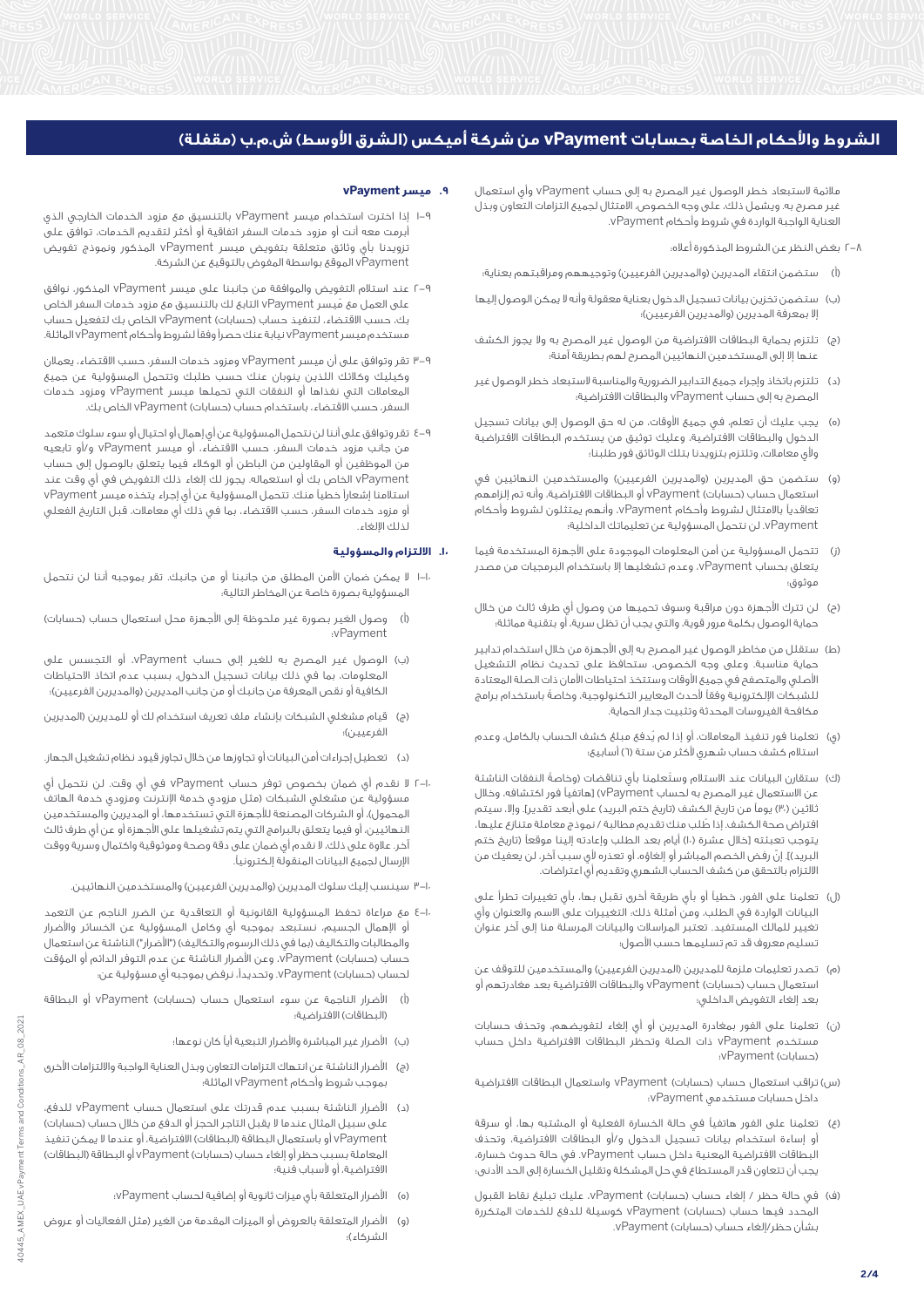# **الشروط واألحكام الخاصة بحسابات vPayment من شركة أميكس )الشرق األوسط( ش.م.ب )مقفلة(**

- )ز( األضرار الناجمة عن إرسال بيانات تسجيل الدخول أو البطاقات االفتراضية إليك أو لمساعديك، أو بناءً على طلبك، وعن طريق إرسال تلك البيانات إلى العنوان الذي تحدده ويتعذر عليك عنده استالم بيانات تسجيل الدخول أو البطاقات االفتراضية شخصياً؛
- )ح( األضرار التي تحدث عند استخدام بعض وسائل االتصال اإللكترونية، خاصةً بسبب عدم وجود تفويض، وعدم وجود معرفة للنظام أو االحتياطات األمنية أو بسبب عمليات النقل غير الصحيحة أو المتأخرة أو الخلل الفني أو االنقطاعات أو األعطال أو التدخالت غير القانونية أو األخطاء األخرى التي ال يمكن إرجاع سببها إلينا؛
	- (ط) الأضرار التي يغطيها التأمين.
- 5-10 نرفض كامل المسؤولية عن المعامالت المنفذة باستخدام حساب )حسابات( vPayment. وعلى وجه الخصوص، يتعين تسوية أي تناقضات أو منازعات تتعلق بالخدمات أو االختالفات في الرأي والمطالبات ذات الصلة )مثل تلك المتعلقة بعيوب أو تأخر أو عدم توفير الخدمة) بواسطتك مباشرةً مع التاجر. التاجر – يعني المواقع والمتاجر والمنافذ والمواقع اإللكترونية والشبكات عبر اإلنترنت وجميع نقاط البيع األخرى التي تستخدم أي طرق لبيع السلع والخدمات، بما في ذلك األساليب التي يمكن اعتمادها في المستقبل (يُشار إليها أحياناً باسم "المؤسسة" أو "مؤسسة الخدمة"). لا يزال يتعين دفع الكشوف في موعد االستحقاق. في حالة اإللغاء، يجب عليك طلب تأكيد خطي لإللغاء.

# **.١١ مدة وإنهاء وحظر حساب )حسابات( vPayment**

- 1-11 تسري اتفاقية vPayment من تاريخ تفعيل حساب )حسابات( vPayment الخاص بك حتى إنهاء أو إلغاء جميع حسابات vPayment وفقاً لشروط وأحكام vPayment الماثلة.
- 2-11 يجوز لك إنهاء حساب )حسابات( vPayment في أي وقت بتزويدنا بإشعار خطي مدته ثلاثين (٣٠) يوماً.
- 3-11 يجوز لنا إنهاء اتفاقية vPayment الماثلة، بتزويدك بإشعار خطي مدته ثالثين )30( يوما.ً
- 4-11 يجوز لنا إنهاء اتفاقية vPayment الماثلة أو إلغاء أي حساب )حسابات( vPayment بأثر فوري بتقديم إشعار إليك:
- )أ( في حالة عدم امتثالك أليٍ من التزاماتك بموجب اتفاقية vPayment الماثلة، بما في ذلك، على سبيل المثال ال الحصر، عدم ضمان الدفع إلينا عند االستحقاق، أو ارتداد أي شكل من أشكال الدفع دون سداد أو عدم الوفاء كليا؛
- )ب( في حال اعتبرنا أن مستويات االحتيال أو مخاطر االئتمان غير مقبولة بالنسبة لنا؛
	- )ج( إذا لم تزودنا بالضمان على النحو المبين في القسم 2-2 أعاله؛
- )د( إذا اعتبرنا أنك ارتكبت إخالالً مادياً باتفاقية vPayment. يجوز لنا أن نعتبر أنك ارتكبت إخالالً مادياً إذا:
- )1( كان أي بيان صادر منك إلينا فيما يتعلق بحساب )حسابات( vPayment كاذباً أو مضلالً؛
	- )2( خالفت أي اتفاقية أخرى أبرمتها معنا أو مع أي من الشركات التابعة لنا؛
- )3( تم إقامة أو التهديد بإقامة إجراءات إعسار أو أي إجراءات أخرى للدائنين ضدك؛
	- )4( كان لدينا أي سبب لالعتقاد بأنك قد ال تكون جديراً باالئتمان.
- 5-11 في حالة إنهاء االتفاقية الماثلة ألي سبب من األسباب، يتوجب عليك تسديد جميع النفقات المستحقة وأي مبالغ أخرى تدين بها لنا بموجب اتفاقية vPayment الماثلة، بما في ذلك المعامالت غير المرسل بها فاتورة على الفور. لن يكون هناك أي حق في االسترداد الكلي أو الجزئي للرسوم. يجب أن تسدد النفقات وفقاً لشروط وأحكام vPayment حتى بعد إنهاء حساب vPayment. على وجه الخصوص، سوف تتحمل المسؤولية عن جميع النفقات الناتجة عن الخدمات المتكررة.
	- 6-11 يجوز لنا تبليغ التجار عند توفق سريان حساب vPayment.

# **.12 األرصدة الدائنة**

1-12 يحق لنا تحويل أرصدتك الدائنة الحالية إليك في أي وقت، دون سابق إنذار ودون إبداء األسباب، كلياً أو جزئياً أو إلى حساب البنك أو مكتب البريد الذي تحدده. إذا لم تزودنا بمعلومات حساب صحيحة، يجوز لنا أن نرسل إليك الرصيد الدائن في شكل شيك، أو ببعض الوسائل المناسبة األخرى، إلى آخر عنوان معروف لك مع أثر استيفاء التزاماته المقابلة. يحق لنا أن نفرض عليك جميع النفقات المرتبطة بإصدار الشيك وصرفه، أو أي سداد من أي نوع آخر.

2-12 لن تستحق أرصدتك الدائنة في حساب vPayment أي فائدة.

## **.13 الحصول على البيانات ومعالجتها واإلفصاح عنها**

- 1-13 ألغراض التحقق من طلب vPayment ومعالجة العالقة التعاقدية، يحق لنا الحصول على معلومات (على سبيل المثال بشأن العنوان والجدارة الائتمانية) من المكاتب العامة والبنك أو مكتب البريد لمقدم الطلب و/أو وكاالت االئتمان و/أو من الوكاالت المعينة بموجب القانون لهذا الغرض. تفوض بموجبه المكاتب العامة واألشخاص والسلطات المذكورة أعاله للكشف عن المعلومات ذات الصلة إلينا.
- 2-13 يجوز لنا تبليغ حاالت حظر حساب )حسابات( vPayment أو حاالت التأخر في السداد الخطيرة أو إساءة استعمال حساب (حسابات) vPayment من جانبك إلى المكاتب المختصة في الحاالت التي ينص عليها القانون.
- 3-13 نعالج المعلومات المتعلقة بك ألغراض التسويق وأبحاث السوق، وخاصةً من أجل تطوير المنتجات والخدمات المرتبطة بالعلاقة التعاقدية، واستعمال حساب (حسابات) vPayment أو الخدمات الثانوية / اإلضافية، وعرضها، وكذلك التأمين والخدمات المالية الأخرى (بما في ذلك المقدمة من الغير) إليك.
- 4-13 نعالج المعلومات المتعلقة بك من أجل إدارة العالقة التعاقدية والميزات الثانوية واإلضافية المرتبطة بحساب )حسابات( vPayment، وألغراض إدارة المخاطر واألمن )على سبيل المثال، لمكافحة االحتيال(.
- 5-13 يجوز لنا، على وجه الخصوص، معالجة المعلومات المتعلقة بك، وبالمديرين والمستخدمين النهائيين، وحساب )حسابات( vPayment، وبيانات أي نفقات تمت من خلال حساب (حسابات) vPayment، وأي خدمات ثانوية أو إضافية، ويجوز لنا إنشاء وتحليل ملفات تعريف العمالء والمعامالت.
- 6-13 يحق لنا االستعانة بخدمات الغير، وإدارة بعض أو جميع الخدمات المرتبطة بالعالقة التعاقدية (مثل التحقق من الطلب، ومعالجة العقود، والتواصل معك)، وإنشاء ملفات تعريف العميل، وإجراء التحريات وإرسال العروض والمعلومات.
- 7-13 تفوضنا بإرسال البيانات إلى الخارج في جميع أرجاء العالم من أجل معالجة البيانات وفقاً لهذا القسم ١٣. تقر وتوافق بموجبه على أنه في ظروف معينة، قد لا تكون البيانات المرسلة إلى الخارج محمية، أو قد ال تكون محمية بنفس الطريقة التي يكفلها قانون دولة اإلمارات العربية المتحدة. نحن مفوضون أيضاً بتبادل البيانات عبر األنظمة اإللكترونية التي يديرها الغير. أثناء التبادل اإللكتروني للبيانات، يتم نقل المعلومات عبر الحدود الوطنية عبر شبكة عامة يمكن ألي شخص الوصول إليها. ينطبق ذلك أيضاً على نقل البيانات إذا كان كل من المرسل والمتلقي موجودين في نفس البلد أو اإلقليم. حتى إذا تم نقل البيانات مشفرة،ً فقد تكون أنظمة المرسل والمتلقي غير مشفرة، مما يعني إمكانية أن يتوصل الغير إلى استنتاجات بشأن العالقة التجارية القائمة معنا.
- 8-13 ستبلغ المديرين والمديرين الفرعيين والمستخدمين والموظفين وأي أطراف خارجية تُنفذ المعاملات من أجلهم عبر حساب (حسابات) vPayment، بشأن معالجة البيانات على النحو المبين تفصيلاً في هذا القسم ١٣، وستضمن قيام تلك الأطراف بتقديم موافقتها المسبقة على معالجة تلك البيانات.
- 9-13 تقر بأنه قد يترتب على اإلجراءات المتخذة وفقاً لهذا القسم 13 تعرّف الغير على عالقتك التجارية معنا، وبموجبه تبرأنا صراحةً من أي التزام بالسرية في هذا الصدد. كما تبرأنا أيضاً من أي التزام بالسرية بالقدر الضروري لحماية المصالح المشروعة، وخاصةً في حالة اتخذت إجراءً قانونياً ضدنا، لتأمين مطالباتنا وصرف الضمانات المقدمة منك أو من الغير، وفي حالة االتهامات المقدمة منك ضدنا سواء علنا أو أمام السلطات الحكومية.
- 10-13 تقر بأننا لسنا بنكاً وأن العالقة التجارية والمعلومات ذات الصلة ال تخضع بالتالي لألحكام المتعلقة بالسرية المصرفية.
- 11-13 يجوز لكال الطرفين استخدام وسائل االتصال اإللكترونية )مثل البريد اإللكتروني، والرسائل القصيرة / رسائل الوسائط المتعددة، والإنترنت) عندما نقوم بتوفيرها. نحتفظ بالحق في استخدام طرق االتصال اإللكترونية التي تعتمد على تفويض منفصل، وخاصةً فيما يتعلق بالتغييرات في البيانات ذات الصلة بالعقد )مثل التغييرات على العنوان أو الإلغاء أو الحظر) والخدمات عبر الإنترنت.
- 12-13 توافق صراحةً بموجبه على أنه يجوز لنا استخدام وسائل االتصال اإللكترونية، بما في ذلك اإلنترنت والبريد اإللكتروني والرسائل النصية القصيرة، للتواصل معك أثناء استخدام حساب vPayment. تقر بأن البيانات المرسلة عبر شبكة مفتوحة مثل اإلنترنت أو خدمة البريد اإللكتروني، يمكن للجميع الوصول إليها في األصل. ال نستطيع ضمان سرية الرسائل أو المستندات المرسلة عبر الشبكة المفتوحة. من المحتمل أن يصل الغير إلى تلك المعلومات وبالتالي قد يقومون بجمع البيانات واستخدامها دون موافقتك. في ظل ظروف معينة، قد يصل الغير إلى استنتاجات بشأن العالقات التعاقدية الحالية أو المستقبلية معنا أو العلاقات التجارية الأخرى (مثل العلاقات المصرفية). حتى إذا كان المرسل والمتلقي موجوداً في نفس البلد، قد يحدث نقل البيانات عبر هذه الشبكات غالباً أيضاً عبر بلدان أخرى، بمعنى آخر عبر البلدان التي ال تقدم نفس المستوى من حماية البيانات مثل بلد موطنك. ومن المحتمل أن تفقد بياناتك أثناء اإلرسال أو أن يعترضها أطراف خارجية غير مصرح لها.